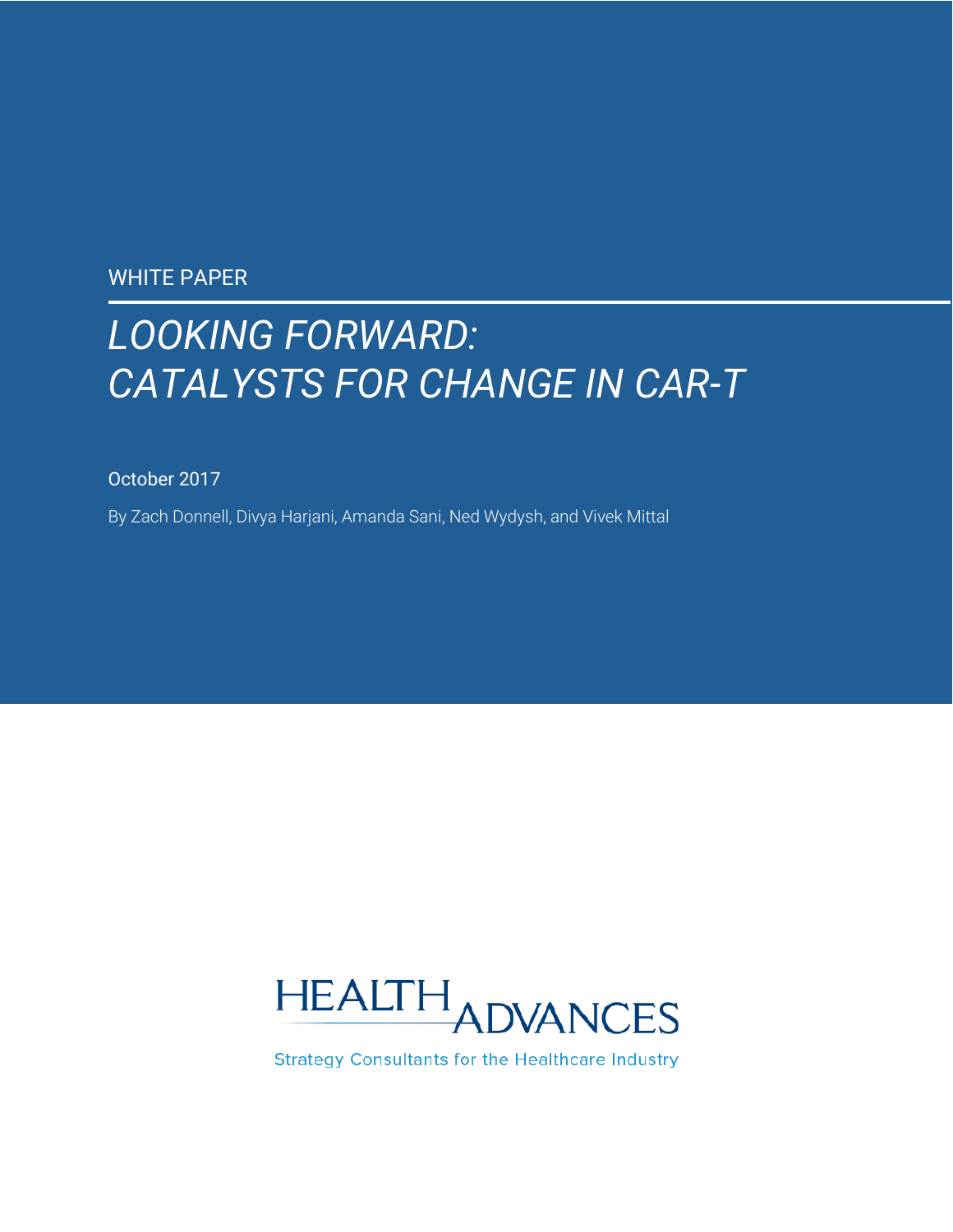### **OVERVIEW OF CAR-T**

CAR-T cell therapy is currently one of the most exciting areas of clinical research. To create these living therapies, human T cells are genetically modified to express a CAR (chimeric antigen receptor) that has been programmed to target specific antigens found on the surface of cancer cells.

The CAR-T treatment paradigm of today involves use of autologous T cells, meaning the cells originate from the patient. In the production of autologous CAR-T therapy, a patient's T cells are apheresed (extracted from blood), activated, genetically modified, expanded to larger volumes, and then re-infused for therapeutic effect [*Fig. 1*].

CAR-T therapies are currently being investigated for leukemias and lymphomas, as well as liver, lung, pancreatic, breast, brain, and colorectal cancers.

The degree of complete remission seen in clinical trials from these therapies is striking. Novartis published results from a pediatric ALL trial, showing 83% combined CR/CRi in patients, and Kite Pharma has released results from the ZUMA-1 trial in NHL and DLBCL showing an ORR of 82%.

Industry has taken notice of the exciting clinical success of CAR-Ts and has ramped up development. This has led to a rapid increase in clinical trials involving autologous CAR-T therapies [*Fig. 2*].

In addition to ramping up investments in clinical trials, pharma companies are also bolstering partnerships with smaller biotech companies and academia in several ways, including licensing and acquisitions. Within the past 12 months, pharma has inked many key deals, the most notable of them being Gilead's acquisition of Kite Pharma for \$12B in August 2017.



#### Figure 1: CAR-T Cell Therapy Workflow[1](#page-8-0)

**HEALTH ADVANCES Strategy Consultants for the Healthcare Industry**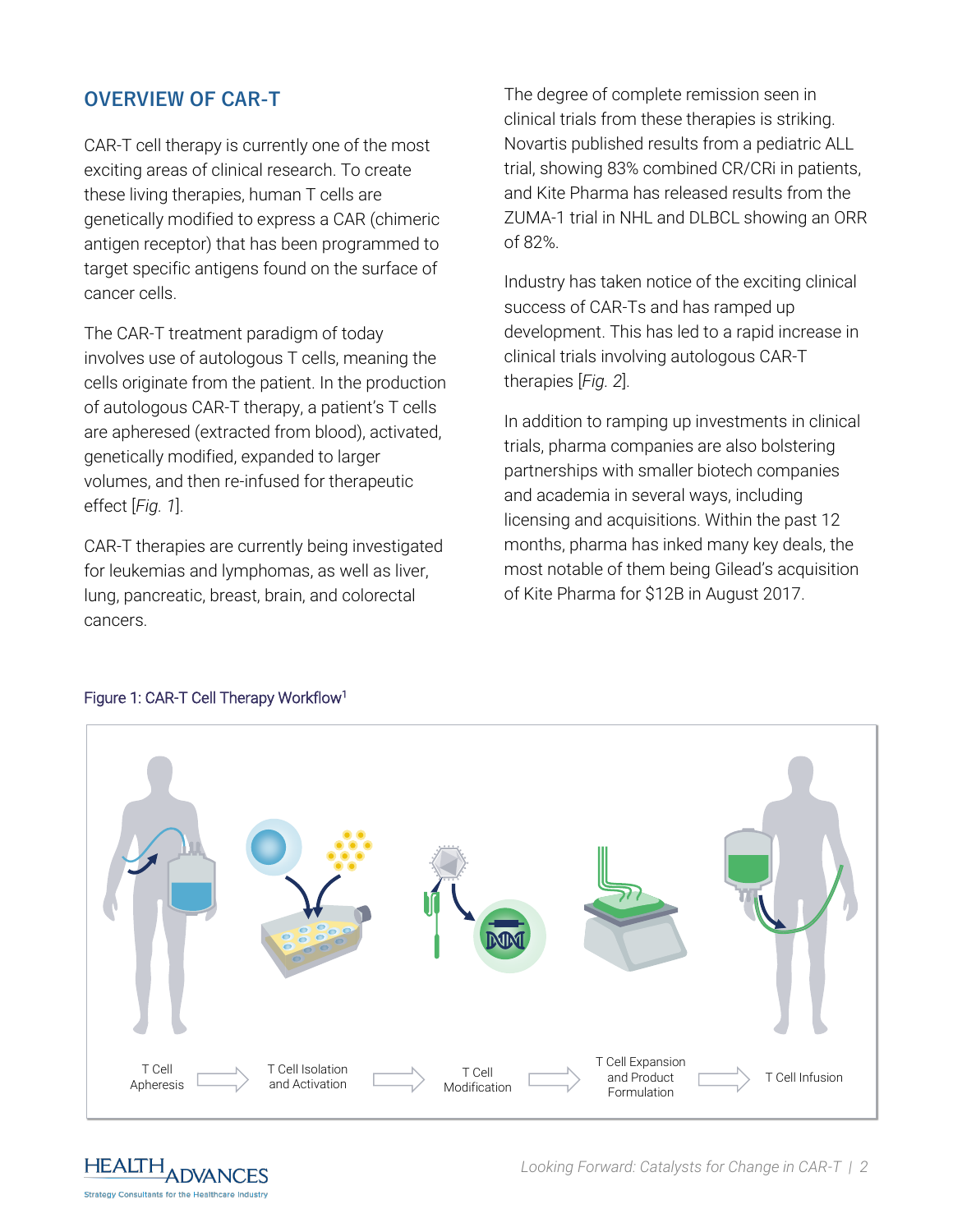#### Figure 2. Annual Worldwide CAR-T Clinical Trial[s](#page-8-1)<sup>2</sup>



Novartis continues its commitment to CAR-T and licensed nonexclusive rights to Celyad's patents on production of allogeneic CAR-T cells. Bluebird Bio Inc. raised \$235M through the public offering of shares to support development of its CAR-T candidate. These are just a few examples of the bevy of activity in CAR-Ts.

Despite the growing buzz and enthusiasm, the highly personalized nature of current autologous CAR-T therapies creates a unique set of challenges in product development and commercialization. Given the nascent state of the industry, and the many open questions that could dramatically alter the future landscape for CAR-T, the field is replete with technical and commercial risk.

Will success in CAR-T remain limited to liquid tumors? Will autologous CAR-T remain the standard for therapy, or will donor-derived CAR-T win-out? If CAR-Ts are developed for larger indications, how will manufacturers meet demand? What future role will regulatory bodies hold in the approval process? If a large number of CAR-Ts gain approval, how will payers and health systems approach reimbursement?

Given the current high-risk high-reward state of CAR-T therapies, the industry is seeking a better understanding of potential commercial trends. Below, we outline four potential scenarios that could dramatically alter the CAR-T landscape.

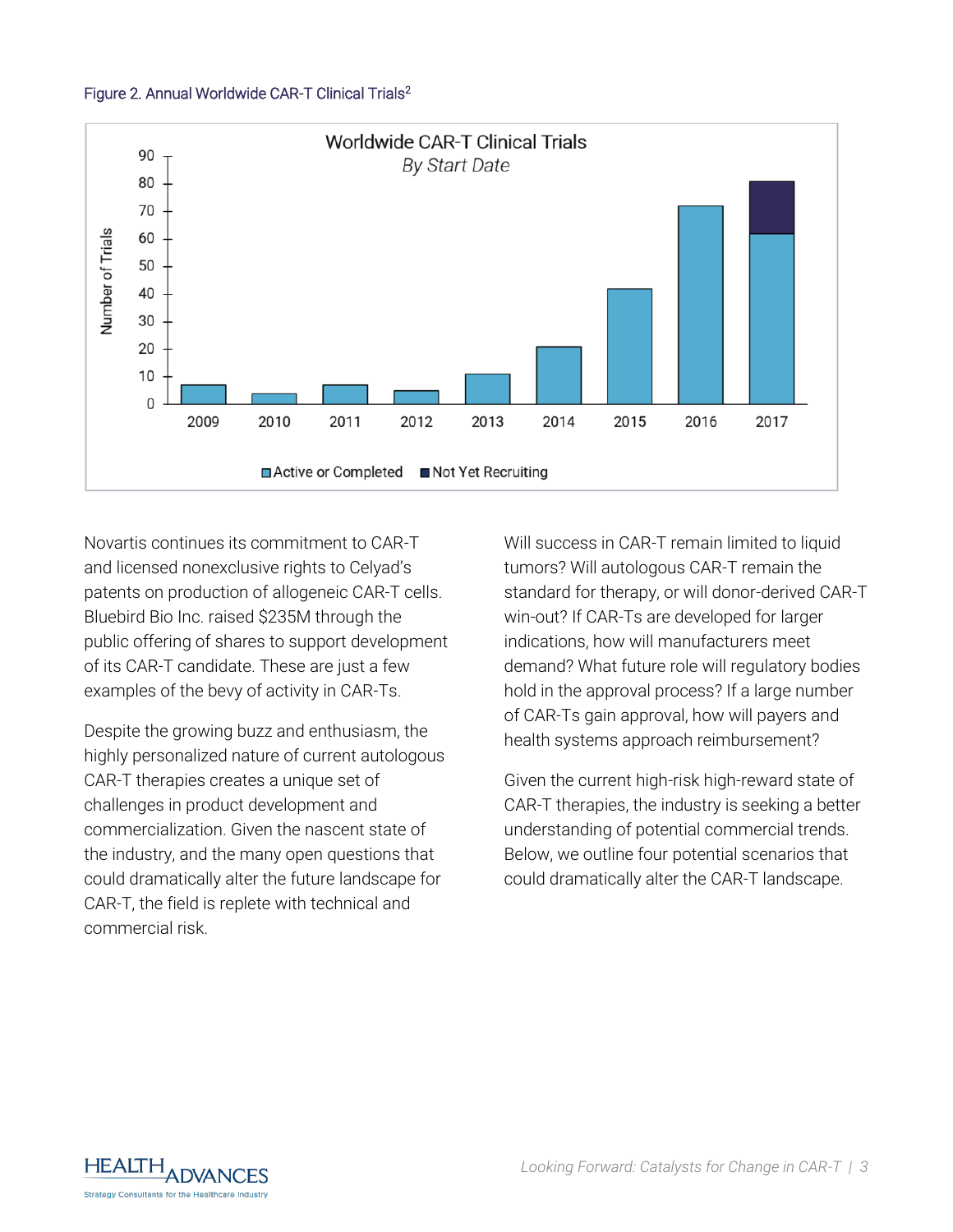# **Scenario 1: CAR-T continues success in liquid tumors but fails to make the jump into solid tumors**

**\_\_\_\_\_\_\_\_\_\_\_\_\_\_\_\_\_\_\_\_\_\_\_\_\_\_\_\_\_\_\_\_\_\_\_\_\_\_\_**

**\_\_\_\_\_\_\_\_\_\_\_\_\_\_\_\_\_\_\_\_\_\_\_\_\_\_\_\_\_\_\_\_\_\_\_\_\_\_\_**

Although the buzz continues to increase for CAR-T, nearly all clinical success of CAR-T therapies to date has been limited to liquid tumors, which only constitute  $\sim$ 10% of all new cancer diagnoses in the US. The vast majority of unmet need in cancer treatment resides in the remaining 90% of cancers composed of solid tumors such as breast, lung, and colon cancers.

However, despite being obvious targets for drug developers due to their large population sizes, CAR-T therapies have not yet been able to address solid tumors with repeatable clinical success. Molecular and cellular complexities present the greatest barriers to the development and testing of CAR-T therapies for solid tumors. These complexities present themselves in two major ways: the tumor microenvironment and specificity of biomarkers.

First, the tumor microenvironment of solid tumors is characterized by oxidative stress, nutrient depletion, acidic pH, hypoxia, and T-cellintrin[s](#page-8-2)ic negative regulatory mechanisms<sup>3</sup>, and these variables can differ among solid tumor types. These variables can limit the penetration of T cells in the tumor and further limit the activity of cells that do reach the tumor. These barriers are absent in hematological malignancies, but must be overcome for modified CAR-T cells to reach and destroy solid tumors.

Second, identifying specific targets is a much bigger challenge in solid tumors than liquid

tumors. Most patients with hematological malignancies express a specific biomarker (e.g., CD19 on B cells in ALL patients), which allows the targeted CAR-T therapy to be effective in the vast majority of patients. However, in solid tumors, few patients carry somatic mutations specific to the tumor, and as a result, the therapy does not carry the same level of specificity across a broad group of patients.

The molecular complexities of solid tumors listed above also pose challenges in clinical trials. Owing to the quick onset, severity of disease, and relative ease of monitoring treatment response in hematological malignancies, investigators can obtain data readouts for liquid tumor trials faster than in solid tumor trials. Contrary to liquid tumors, assessing endpoints such as overall survival in solid tumors can often take many years. Altogether, these complex molecular challenges will likely lead to longer development timelines and ramp[s](#page-8-3)<sup>4</sup>.

*Ultimately, failure to penetrate the solid tumor market would be a major setback for the CAR-T modality, since continued drug development for new indications may be severely limited. If this scenario plays out, developers would have to think critically about clinical development timelines, bringing CAR-Ts to earlier lines of therapy, and expanding to other hematologic cancers.*

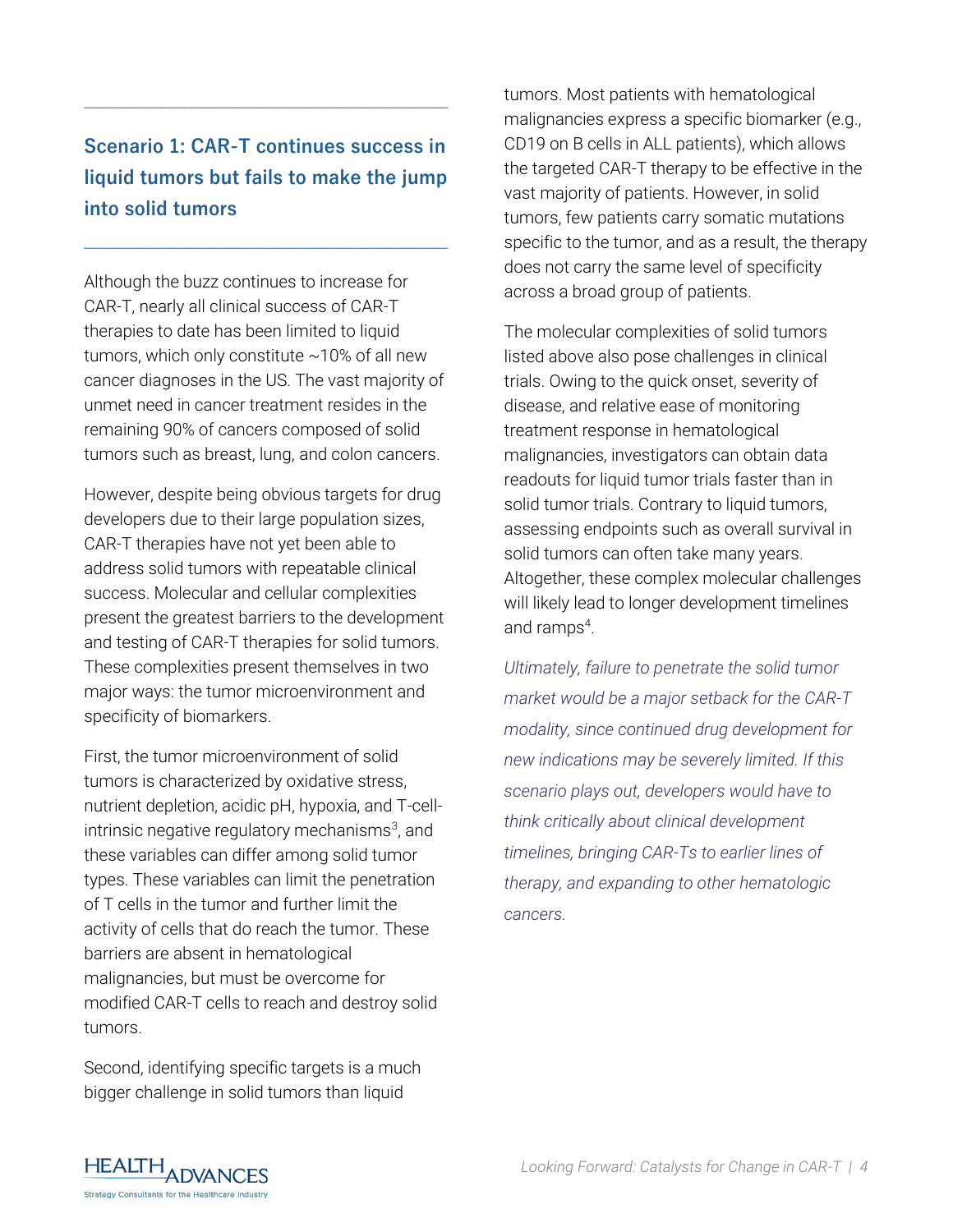#### **Scenario 2: Allogeneic CAR-T thrives**

**\_\_\_\_\_\_\_\_\_\_\_\_\_\_\_\_\_\_\_\_\_\_\_\_\_\_\_\_\_\_\_\_\_\_\_\_\_\_\_**

**\_\_\_\_\_\_\_\_\_\_\_\_\_\_\_\_\_\_\_\_\_\_\_\_\_\_\_\_\_\_\_\_\_\_\_\_\_\_\_**

The current CAR-T paradigm focuses heavily on autologous CAR-T therapies that target hematological malignancies such as ALL, CLL, and DLBCL. The first two FDA-approved CAR-Ts, Kymriah (Novartis, approved August 2017) and Yescarta (Kite Pharma/Gilead, approved October 2017), are both autologous CAR-T therapies. Of the over 200 CAR-T clinical trials worldwide, over 90% are using autologous therapies. Autologous therapies are a popular choice for drug developers because of the lower risk of immunogenic response, either from rejection or from graft vs host disease (GvHD). While autologous therapies lend themselves to rapid clinical development, they create a large number of production and logistic problems that could dampen commercial prospects.

At the crux of these issues lies the challenges in large-scale production and the logistics of delivering the CAR-T drug. Traditional molecular therapies, such as small molecules and biologics, are manufactured and tested in batches, where multiple drug doses are created in each production run. Autologous CAR-T therapies, however, can only be produced as one patient-dose per batch, which drastically reduces the economies of scale in manufacturing and production. Many firms, including Invetech, Cellectis, Hitachi, and GE, are working feverishly to industrialize and automate the autologous CAR-T production process, but even if production is fully optimized, bottlenecks including transportation time, transformation, cell expansion, and batch testing will always remain and serve as barriers to decreasing leadtime.

The most significant scientific development that has the near-term potential to address these challenges is the development of viable allogeneic CAR-T therapies. In allogeneic therapy, T cells are collected from a healthy donor and modified in a similar process as autologous cells. An additional step is carried out to inactivate the endogenous  $TCR\alpha$  gene, thereby reducing the risk of GvHD. Since the donor patient's cells can be collected and modified in advance, allogeneic CAR-T therapies can be manufactured and tested in batches and stored in freezers until infusion, at which time they are thawed and administered to the patient.

Before considering the manufacturing benefits that allogeneic therapies provide, clinical equivalency and safety must be demonstrated to win the favor of physicians. Autologous CAR-T therapies possess the clinical upper hand, with high CR/CRi rates relative to the current standard of care, for example, 83% in Kymriah's Phase III trial. While early trials of allogeneic therapy have shown some efficacy validating this approach, the CR rates are not up to par with autologous therapy<sup>[5](#page-8-4)</sup>. Safety, on the other hand, may be where allogeneic therapy could hold an advantage. Although Cellectis' allogeneic UCART123 was placed on clinical hold in September 2017, other early studies<sup>[6](#page-8-5)</sup> have shown favorable tolerance to allogeneic CAR-T. This arena is rapidly developing, and ultimately, larger trials that are in progress will shed more light on the tolerability of allogeneic CAR-T therapy.

From a logistics standpoint, physicians may prefer allogeneic over autologous therapies, assuming clinical equivalence, since they would provide faster turnaround time from prescription to drug delivery.

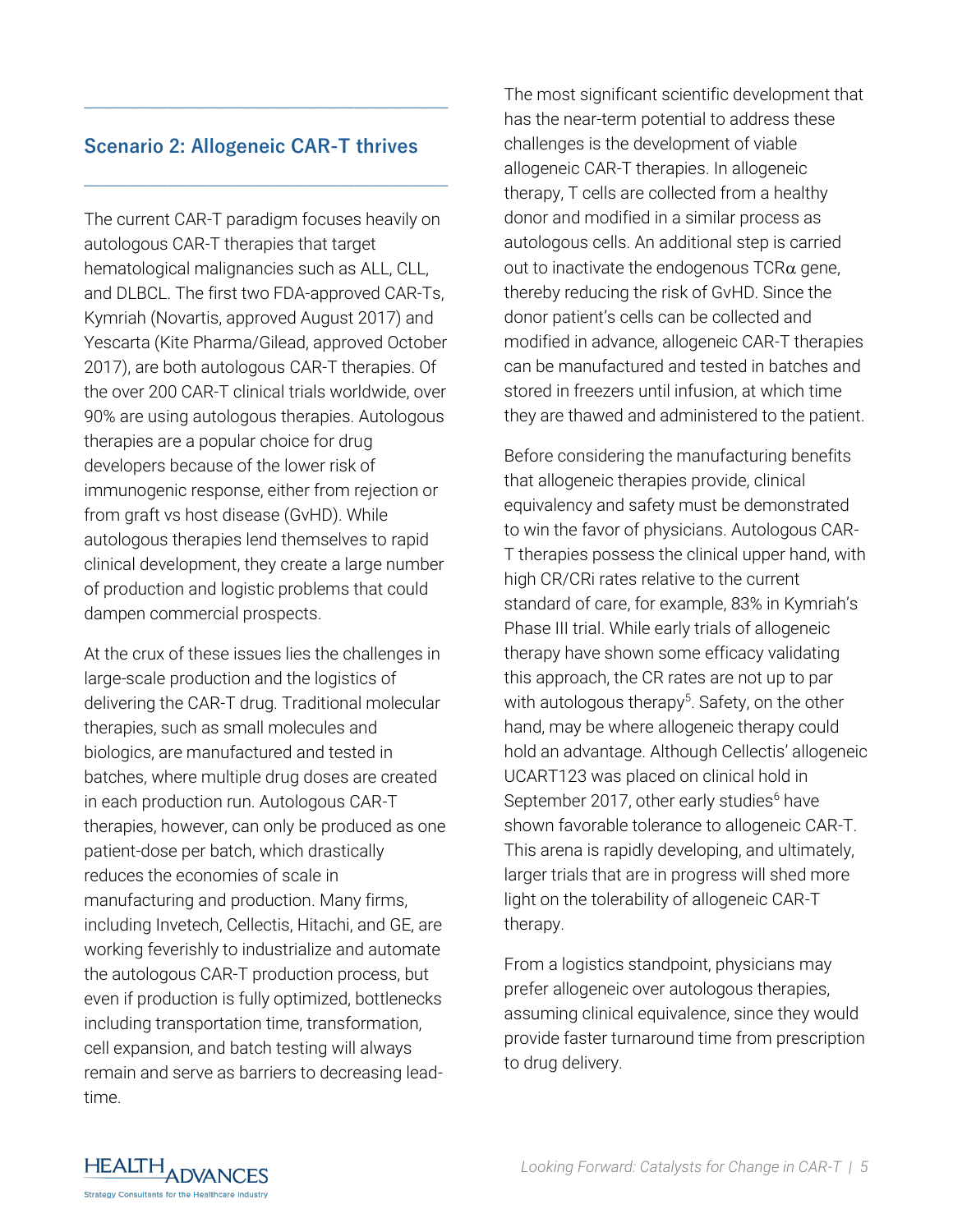The use of donor cells in allogeneic therapy is also a critical differentiator, because patients that are candidates for CAR-T often possess low immune cell counts (leukopenia) due to prior chemotherapy, and do not have the raw starting material needed for autologous CAR-T production in the first place. The main advantage of allogeneic therapy is that it creates an "off the shelf" alternative to autologous therapies, thereby reducing some of the challenges in production and fulfillment. As a result, allogeneic therapies lend themselves more favorably to scale-up and meeting demand when compared to autologous therapy.

*Overall, allogeneic therapy provides enormous advantages in manufacturing and logistics that have the potential to reduce the overall cost of treatment; however, clinical efficacy and safety of allogeneic CAR-Ts have yet to be proven. These game-changing clinical breakthroughs in allogeneic therapy have the potential to make recent investments in CAR-T manufacturing obsolete unless pharma can either build flexibility into the process or pivot to retrofit manufacturing plants and processes for allogeneic use.* 

**\_\_\_\_\_\_\_\_\_\_\_\_\_\_\_\_\_\_\_\_\_\_\_\_\_\_\_\_\_\_\_\_\_\_\_\_\_\_\_**

**Scenario 3: CAR-T becomes gold standard for cancer therapies, but developers fail to meet demand** 

If CAR-T continues to show clinical promise in new indications, and succeeds in moving to earlier lines of therapy, it is highly probable that this therapy could become the gold standard for cancer treatment. CAR-Ts have raised the bar in

**\_\_\_\_\_\_\_\_\_\_\_\_\_\_\_\_\_\_\_\_\_\_\_\_\_\_\_\_\_\_\_\_\_\_\_\_\_\_\_**

efficacy, giving them more staying power in the market, and they face relatively low risk of genericization because of the complex manufacturing process.

However, one major challenge to achieving success is that the ramp to peak autologous CAR-T production across the industry could take years, if not decades. The sheer magnitude of infrastructure needed to treat millions of cancer patients in the US with autologous CAR-T, and the investment required to see it to fruition, would be monumental. Consider that Kite Pharma's new state of the art 43,500 square foot autologous CAR-T and TCR production facility will have the capacity to create only 5,000 patient therapies every year<sup>[7](#page-8-6)</sup>. To address this barrier, Kite is collaborating with GE offshoot GE Global Research, with the aim of expanding capacity and automating more of its manufacturing system<sup>[8](#page-8-7)</sup>.

Underlying these challenges are concerns over product quality and consistency. The entire process for autologous therapies, from collecting patient cells to final drug delivery, is ripe for inconsistencies among care sites and manufacturing plants. Raw materials, protocols, and quality measures are influencing the cellular phenotype and functionality of the final drug product and they must be carefully controlled<sup>[9](#page-8-8)</sup>.

*The rollout of patient-specific CAR-T factories will require intense sustained investment over long timeframes, and new drug modalities unknown today may cause the current process to become obsolete before production output ever reaches its theoretical peak. Pharma has to think carefully about gaining efficiencies throughout the entire process, including collecting cells, modifying, and administering the final drug product.*

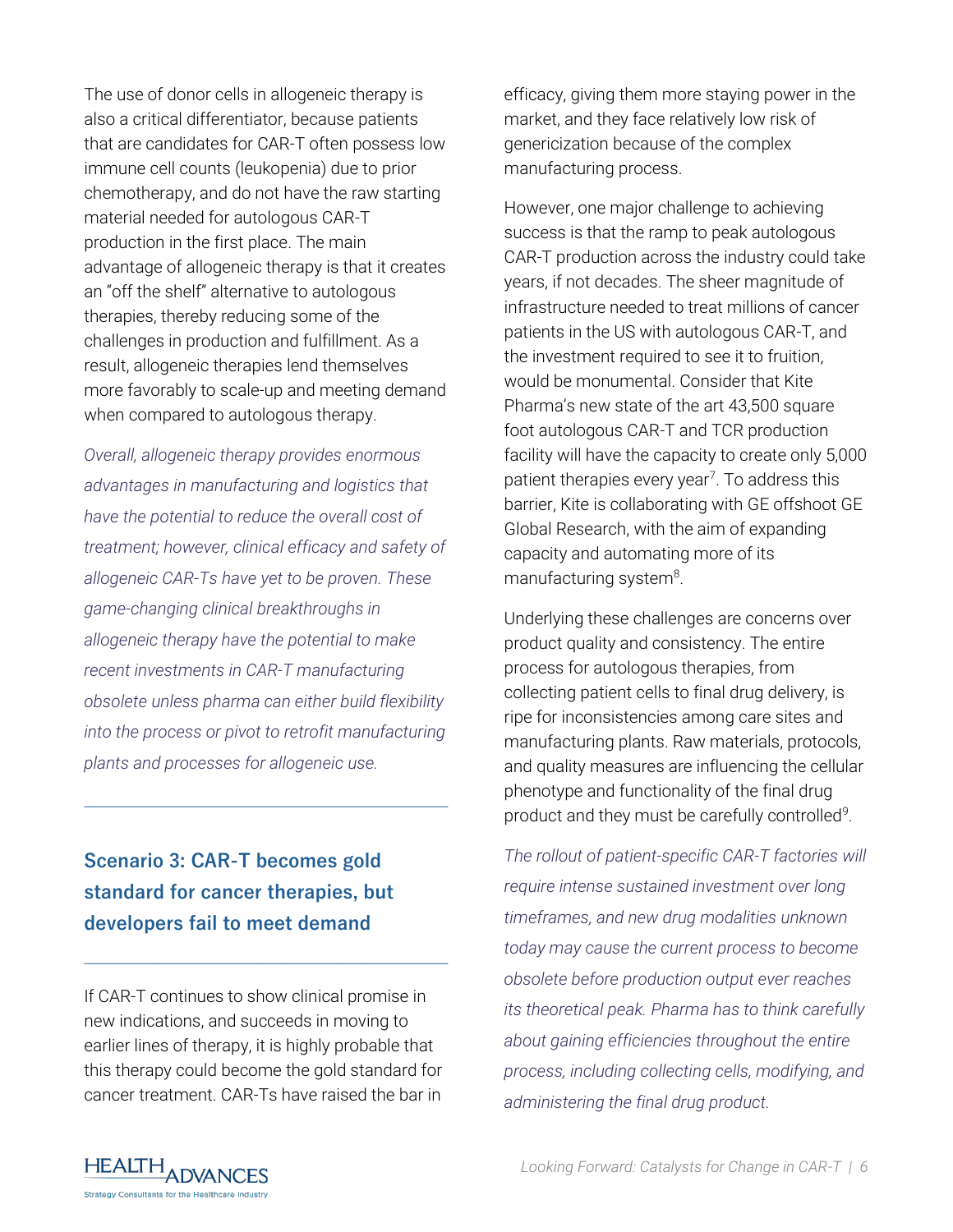# **Scenario 4: Payers set more stringent limitations on CAR-T use due to large budget impact**

**\_\_\_\_\_\_\_\_\_\_\_\_\_\_\_\_\_\_\_\_\_\_\_\_\_\_\_\_\_\_\_\_\_\_\_\_\_\_\_**

**\_\_\_\_\_\_\_\_\_\_\_\_\_\_\_\_\_\_\_\_\_\_\_\_\_\_\_\_\_\_\_\_\_\_\_\_\_\_\_**

Assuming many CAR-T therapies for solid and liquid tumors gain approval in the near future, nearly any pricing model eventually leads to "tragedy of the commons" scenarios. Any individual company greatly benefits from setting price high by benchmarking to other gene therapies or HSCTs, but if too many highly efficacious CAR-T therapies enter the market with ~\$500,000 price tags, the total budget impact would far exceed what most payers are currently capable of paying. Even with optimistic health economics and pay-for-performance setups, the reimbursement environment will remain challenging, especially if CAR-T begins to move to first-line treatment.

Payers currently appear willing to absorb the \$475,000 price for Kymriah, but this drug is limited to ALL patients who have relapsed from or are refractory to early line treatments. The US incidence of ALL is only 6,500 patients and only 500-1000 R/R patients less than 25 years old are currently eligible for the therapy every year. Even with the small patient population, Novartis collaborated with the Centers for Medicare and Medicaid Services (CMS) to offer a pay-forperformance model upon launch, where CMS is

only required to reimburse if the drug shows clinical efficacy in the first month after administration.

It is possible that some health systems, especially in England and France, will attempt to implement capped annuity models, where a fraction of the drug cost is payed over a number of years in order to lessen the upfront budget impact. In fact, NICE UK studied such a reimbursement model, and the study concluded that a discount model combined with a lifetime leasing model could be effective in managing reimbursement of high-priced therapies<sup>[10](#page-8-9)</sup>, but there is still uncertainty whether accumulated capped annuities could be sustainable. Such systems are much more difficult to implement in highly privatized health systems like the US.

*Overall, continued scientific and clinical success of CAR-T, though welcomed by patients and clinicians, would undoubtedly create financial burden. Payers, providers, and patients could reach a deadlock if innovative pricing models cannot be designed to make these treatments more affordable for the masses. In the event that many competitive CAR-T therapies enter the market, pharma would need to assess the importance of entering alternative and novel pricing models to solidify their position in the market and make these life-changing drugs available to patients in need.* 

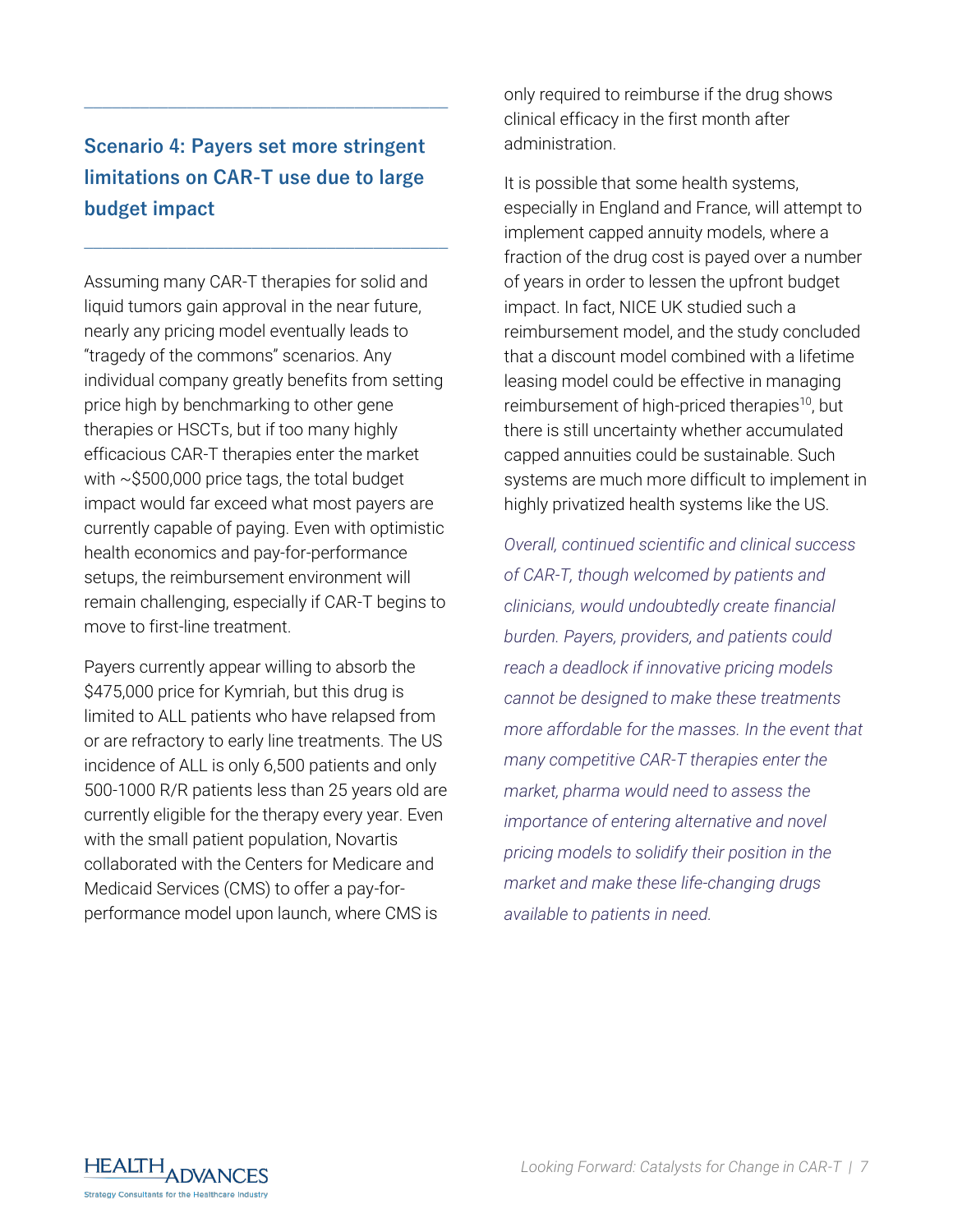## **CONCLUSION**

**\_\_\_\_\_\_\_\_\_\_\_\_\_\_\_\_\_\_\_\_\_\_\_\_\_\_\_\_\_\_\_\_\_\_\_\_\_\_\_\_\_\_\_\_\_\_\_\_\_\_\_\_\_\_\_\_\_\_\_\_\_\_\_\_\_\_\_\_\_\_\_\_\_\_\_\_\_\_\_\_\_\_\_\_**

**\_\_\_\_\_\_\_\_\_\_\_\_\_\_\_\_\_\_\_\_\_\_\_\_\_\_\_\_\_\_\_\_\_\_\_\_\_\_\_\_\_\_\_\_\_\_\_\_\_\_\_\_\_\_\_\_\_\_\_\_\_\_\_\_\_\_\_\_\_\_\_\_\_\_\_\_\_\_\_\_\_\_\_\_**

CAR-T appears to have a very bright future for numerous clinical reasons, but as with any new therapy, there will be hurdles in managing how the healthcare ecosystem reacts. Entry into solid tumors, expansion to allogeneic-based therapies, difficulty meeting demand, and challenging reimbursement are just a few of the potential affairs that inject uncertainty.

Despite the risk in this new arena of healthcare, there is also a huge opportunity for the industry to capitalize on this high-stakes situation, to arm doctors with new tools in the fight against cancer, and to give new hope for critically ill patients. The industry has a real opportunity to shape the way cancer patients are treated with these life-changing therapies, and this necessitates thoughtful and deep strategic planning to traverse the myriad of challenges in drug development, commercialization, and reimbursement.

#### **CORRESPONDING AUTHOR**

For further discussion on the future of CAR-T and its strategic implications, contact Zach Donnell at zdonnell@healthadvances.com

#### **HEALTH ADVANCES**

601 Montgomery Street, Suite 1850 San Francisco, CA 94111 +1 415 834 0800 [www.healthadvances.com](http://www.healthadvances.com/)

Offices in San Francisco, CA, Weston, MA, and Zug, Switzerland

### **ABOUT HEALTH ADVANCES LLC**

Founded in 1992, Health Advances is a leading healthcare strategy firm advising clients in the biopharma, device, diagnostic, and health IT sectors. Industry executives and investors rely on Health Advances to advise them on their most challenging commercial decisions. For more information regarding our consulting services, visit www.healthadvances.com.

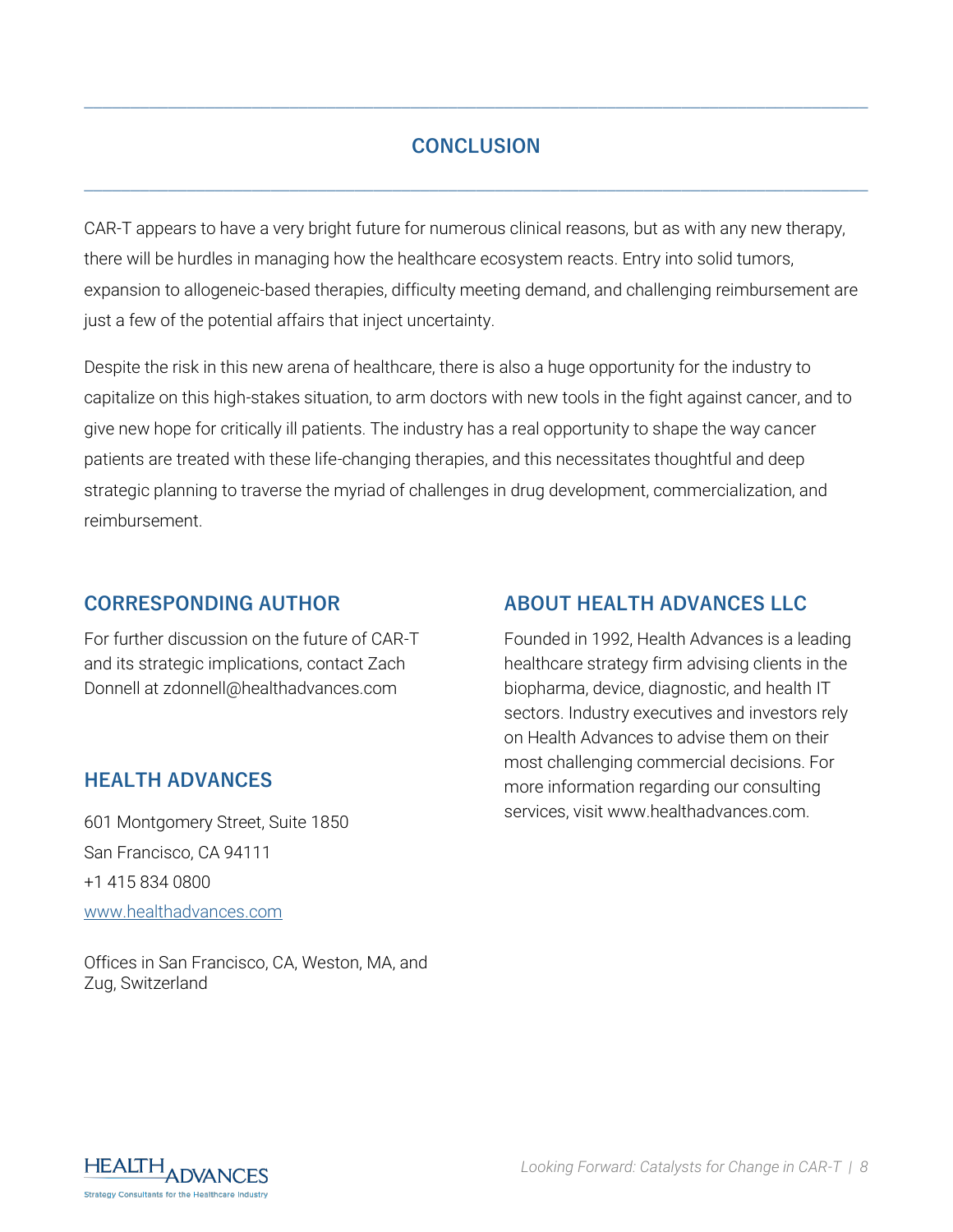#### **REFERENCES**

- <span id="page-8-0"></span>1. Hartmann J (2017) Clinical development of CAR T cells—challenges and opportunities in translating innovative treatment concepts. EMBO Mol Med: 1183-1197.
- <span id="page-8-1"></span>2. Clinicaltrials.gov accessed on October 12, 2017.
- <span id="page-8-2"></span>3. Newick K (2016) Chimeric antigen receptor T-cell therapy for solid tumors. Mol Ther Oncolytics Vol. 3, Article 16006
- <span id="page-8-3"></span>4. Health Advances analysis.
- <span id="page-8-4"></span>5. Brudno J (2016) Allogeneic T cells that express an anti-CD10 chimeric antigen receptor induce remissions of B-cell malignancies that progress after allogeneic hematopoietic stem-cell transplantation without causing Graft Versus Host Disease. Journal of Clinical Oncology 34, 10:1112- 1121.
- <span id="page-8-5"></span>6. Liu J (2017) Allogeneic CD19-CAR-T cell infusion after allogeneic hematopoietic stem cell transplantation in B cell malignancies. Journal of Hematology & Oncology 10:35.
- <span id="page-8-6"></span>7. Kite Press Release (2016) Kite Pharma opens state-of-the-art T-cell therapy manufacturing facility. Kite Website.
- <span id="page-8-7"></span>8. Kite Press Release (2015) Kite Pharma and GE Global Research announce strategic collaboration to automate manufacturing of engineered T cell therapies. Kite Website.
- <span id="page-8-8"></span>9. Levine B (2017) Global manufacturing of CAR T cell therapy. Molecular Therapy Vol.4 (92-101).
- <span id="page-8-9"></span>10. Crabb N (2016) Exploring the assessment and appraisal of regenerative medicines and cell therapy products. NICE UK.
- 11. Karkarla S (2014) CAR T cells for solid tumors: armed and ready to go? The Cancer Journal 20(2):151-155.